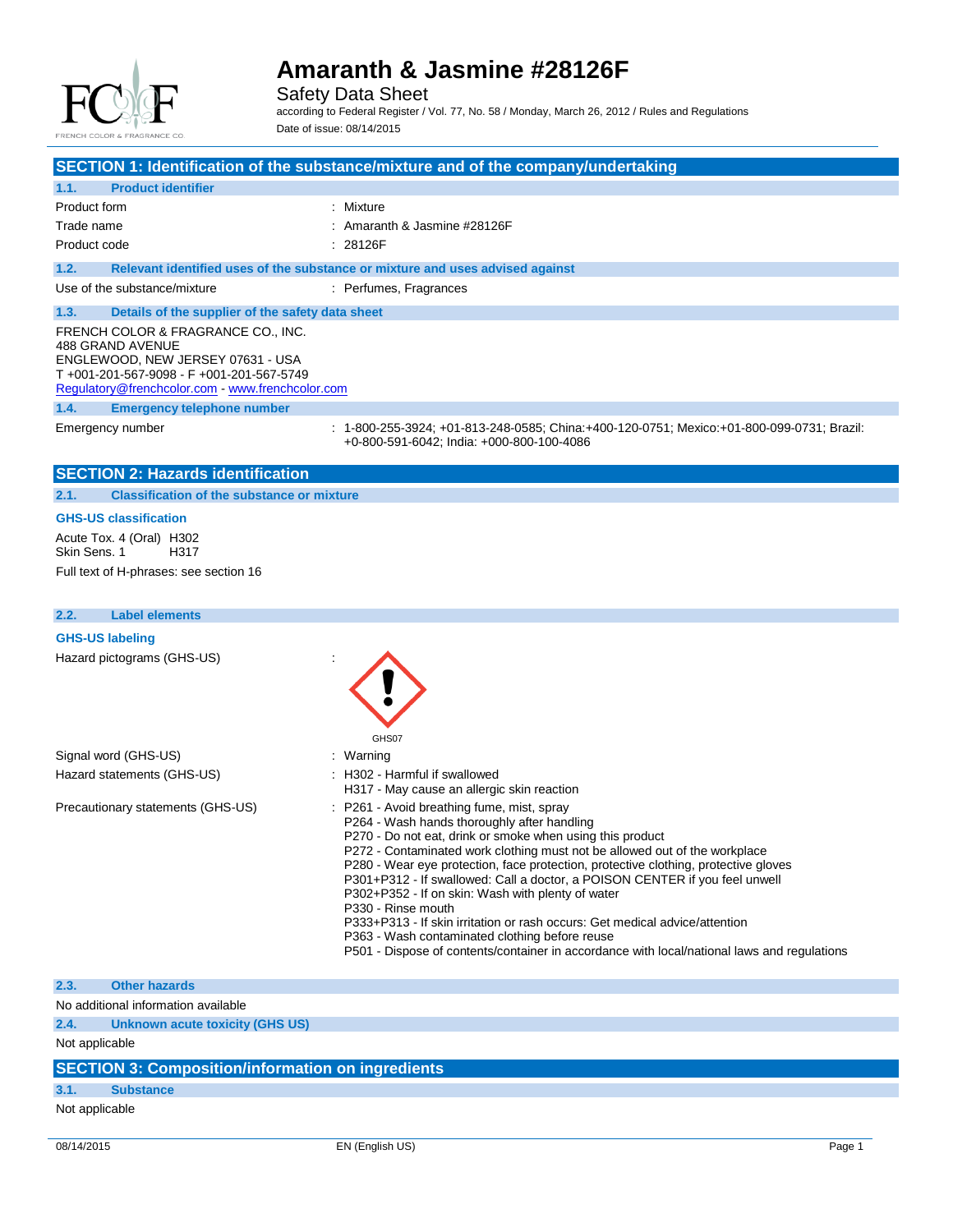### Safety Data Sheet

according to Federal Register / Vol. 77, No. 58 / Monday, March 26, 2012 / Rules and Regulations

| <b>Name</b>                    | <b>Product identifier</b> | $\frac{9}{6}$ | <b>GHS-US classification</b>                                                                                      |
|--------------------------------|---------------------------|---------------|-------------------------------------------------------------------------------------------------------------------|
| Benzyl benzoate                | (CAS No) 120-51-4         | $10 - 40$     | Acute Tox. 4 (Oral), H302<br>Aquatic Chronic 2, H411                                                              |
| Benzyl acetate                 | (CAS No) 140-11-4         | $1 - 5$       | Flam. Liq. 4, H227                                                                                                |
| Phenylmethanol                 | (CAS No) 100-51-6         | $1 - 5$       | Flam. Lig. 4, H227<br>Acute Tox. 4 (Oral), H302<br>Acute Tox. 4 (Dermal), H312<br>Acute Tox. 4 (Inhalation), H332 |
| 3,7-Dimethyl-1,6-nonadien-3-ol | (CAS No) 10339-55-6       | $1 - 5$       | Flam. Liq. 4, H227<br>Skin Irrit. 2, H315<br>Eye Irrit. 2A, H319<br>Aquatic Acute 3, H402                         |
| Farnesol                       | (CAS No) 4602-84-0        | $1 - 5$       | Skin Irrit. 2, H315<br>Eye Irrit. 2A, H319<br>Skin Sens. 1B, H317                                                 |
| Hexyl cinnamic aldehyde        | (CAS No) 101-86-0         | $1 - 5$       | Skin Sens. 1B, H317<br>Aquatic Chronic 2, H411                                                                    |
| Linalool                       | (CAS No) 78-70-6          | $1 - 5$       | Flam. Lig. 4, H227<br>Eye Irrit. 2A, H319<br>Skin Sens. 1B, H317                                                  |
| Geraniol                       | (CAS No) 106-24-1         | $0.01 - 1$    | Skin Irrit. 2, H315<br>Eye Dam. 1, H318<br>Skin Sens. 1, H317                                                     |

Allergen report available upon request. Full text of H-phrases: see section 16

| <b>SECTION 4: First aid measures</b>                                               |                                                                                                                                                                                                                                                                                                                                                                                                                          |
|------------------------------------------------------------------------------------|--------------------------------------------------------------------------------------------------------------------------------------------------------------------------------------------------------------------------------------------------------------------------------------------------------------------------------------------------------------------------------------------------------------------------|
| <b>Description of first aid measures</b><br>4.1.                                   |                                                                                                                                                                                                                                                                                                                                                                                                                          |
| First-aid measures general                                                         | : Never give anything by mouth to an unconscious person. IF exposed or concerned: Get<br>medical advice/attention. If you feel unwell, seek medical advice (show the label where<br>possible).                                                                                                                                                                                                                           |
| First-aid measures after inhalation                                                | : Allow victim to breathe fresh air. Allow the victim to rest.                                                                                                                                                                                                                                                                                                                                                           |
| First-aid measures after skin contact                                              | : Remove affected clothing and wash all exposed skin area with mild soap and water, followed<br>by warm water rinse. Wash with plenty of soap and water. If skin irritation or rash occurs: Get<br>immediate medical advice/attention. Get medical advice/attention. Specific treatment (see<br>Wash skin with plenty of water, Call a physician immediately on this label). Wash contaminated<br>clothing before reuse. |
| First-aid measures after eye contact                                               | Rinse immediately with plenty of water. Obtain medical attention if pain, blinking or redness<br>persist.                                                                                                                                                                                                                                                                                                                |
| First-aid measures after ingestion                                                 | : Rinse mouth. Do NOT induce vomiting. Obtain emergency medical attention. Call a POISON<br>CENTER or doctor/physician if you feel unwell.                                                                                                                                                                                                                                                                               |
| Most important symptoms and effects, both acute and delayed<br>4.2.                |                                                                                                                                                                                                                                                                                                                                                                                                                          |
| Symptoms/injuries after inhalation                                                 | : May cause an allergic skin reaction.                                                                                                                                                                                                                                                                                                                                                                                   |
| Symptoms/injuries after ingestion                                                  | : Swallowing a small quantity of this material will result in serious health hazard.                                                                                                                                                                                                                                                                                                                                     |
| Indication of any immediate medical attention and special treatment needed<br>4.3. |                                                                                                                                                                                                                                                                                                                                                                                                                          |
| No additional information available                                                |                                                                                                                                                                                                                                                                                                                                                                                                                          |
| <b>SECTION 5: Firefighting measures</b>                                            |                                                                                                                                                                                                                                                                                                                                                                                                                          |
| 5.1.<br><b>Extinguishing media</b>                                                 |                                                                                                                                                                                                                                                                                                                                                                                                                          |
| Suitable extinguishing media                                                       | : Foam. Dry powder. Carbon dioxide. Water spray. Sand.                                                                                                                                                                                                                                                                                                                                                                   |
| Unsuitable extinguishing media                                                     | : Do not use a heavy water stream.                                                                                                                                                                                                                                                                                                                                                                                       |
| 5.2.<br>Special hazards arising from the substance or mixture                      |                                                                                                                                                                                                                                                                                                                                                                                                                          |
| No additional information available                                                |                                                                                                                                                                                                                                                                                                                                                                                                                          |
| 5.3.<br><b>Advice for firefighters</b>                                             |                                                                                                                                                                                                                                                                                                                                                                                                                          |
| Firefighting instructions                                                          | : Use water spray or fog for cooling exposed containers. Exercise caution when fighting any<br>chemical fire. Prevent fire-fighting water from entering environment.                                                                                                                                                                                                                                                     |
| Protection during firefighting                                                     | : Do not enter fire area without proper protective equipment, including respiratory protection.                                                                                                                                                                                                                                                                                                                          |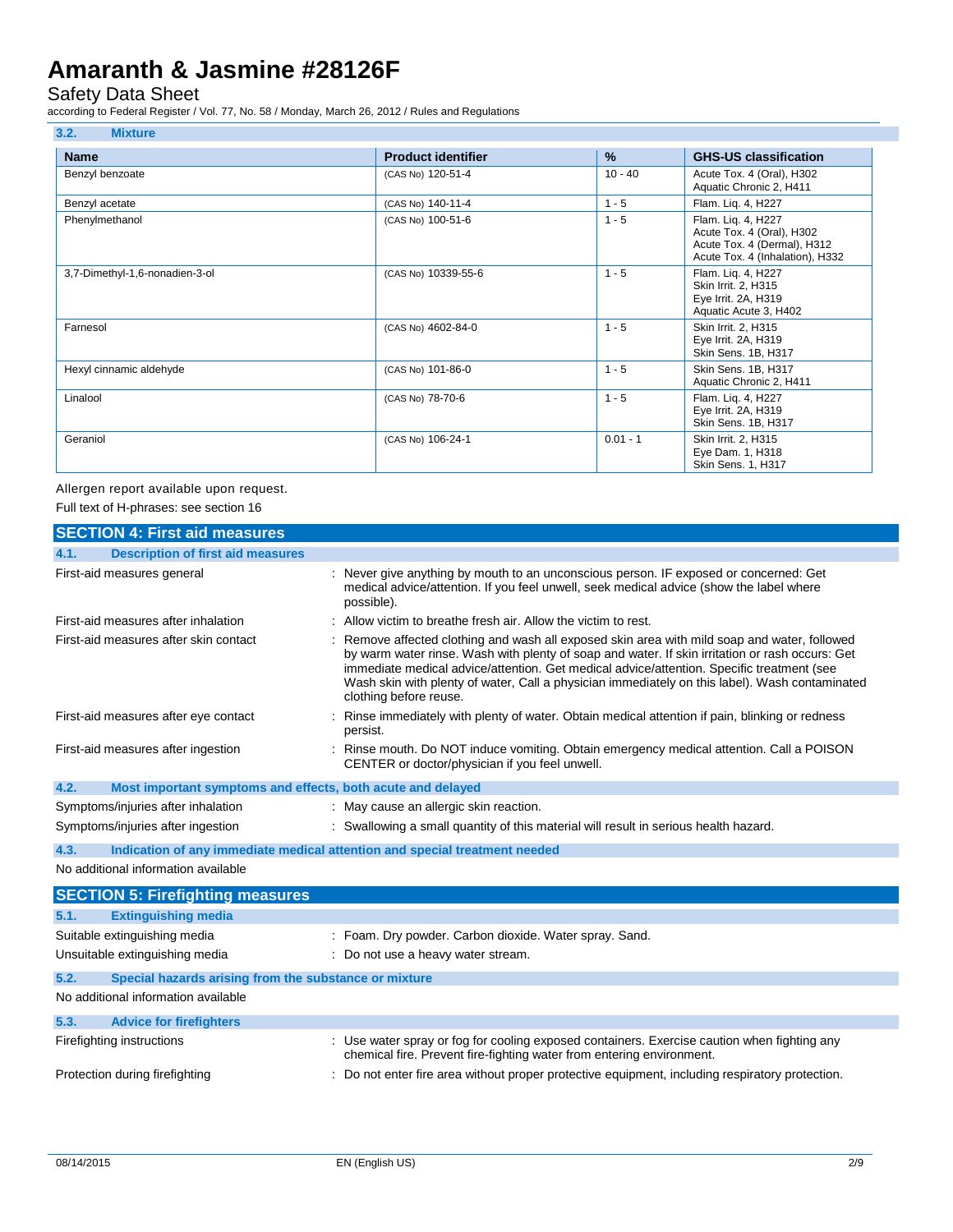### Safety Data Sheet

according to Federal Register / Vol. 77, No. 58 / Monday, March 26, 2012 / Rules and Regulations

|                                                                                                                                                                                                                                                      |                                                                                                                                           | according to Federal Register / Vol. 77, No. 58 / Monday, March 26, 2012 / Rules and Regulations                                                                                                                                                                                                                                                              |  |  |
|------------------------------------------------------------------------------------------------------------------------------------------------------------------------------------------------------------------------------------------------------|-------------------------------------------------------------------------------------------------------------------------------------------|---------------------------------------------------------------------------------------------------------------------------------------------------------------------------------------------------------------------------------------------------------------------------------------------------------------------------------------------------------------|--|--|
| <b>SECTION 6: Accidental release measures</b>                                                                                                                                                                                                        |                                                                                                                                           |                                                                                                                                                                                                                                                                                                                                                               |  |  |
| 6.1.<br>Personal precautions, protective equipment and emergency procedures                                                                                                                                                                          |                                                                                                                                           |                                                                                                                                                                                                                                                                                                                                                               |  |  |
| 6.1.1.<br>For non-emergency personnel                                                                                                                                                                                                                |                                                                                                                                           |                                                                                                                                                                                                                                                                                                                                                               |  |  |
| <b>Emergency procedures</b>                                                                                                                                                                                                                          |                                                                                                                                           | : Evacuate unnecessary personnel.                                                                                                                                                                                                                                                                                                                             |  |  |
| 6.1.2.<br>For emergency responders                                                                                                                                                                                                                   |                                                                                                                                           |                                                                                                                                                                                                                                                                                                                                                               |  |  |
| Protective equipment                                                                                                                                                                                                                                 |                                                                                                                                           | : Equip cleanup crew with proper protection.                                                                                                                                                                                                                                                                                                                  |  |  |
| Emergency procedures                                                                                                                                                                                                                                 |                                                                                                                                           | : Ventilate area.                                                                                                                                                                                                                                                                                                                                             |  |  |
| 6.2.<br><b>Environmental precautions</b>                                                                                                                                                                                                             |                                                                                                                                           |                                                                                                                                                                                                                                                                                                                                                               |  |  |
|                                                                                                                                                                                                                                                      | Avoid release to the environment. Prevent entry to sewers and public waters. Notify authorities if liquid enters sewers or public waters. |                                                                                                                                                                                                                                                                                                                                                               |  |  |
| 6.3.<br>Methods and material for containment and cleaning up                                                                                                                                                                                         |                                                                                                                                           |                                                                                                                                                                                                                                                                                                                                                               |  |  |
| Methods for cleaning up                                                                                                                                                                                                                              |                                                                                                                                           | : Soak up spills with inert solids, such as clay or diatomaceous earth as soon as possible. Collect<br>spillage. Store away from other materials.                                                                                                                                                                                                             |  |  |
| 6.4.<br><b>Reference to other sections</b>                                                                                                                                                                                                           |                                                                                                                                           |                                                                                                                                                                                                                                                                                                                                                               |  |  |
| See Heading 8. Exposure controls and personal protection.                                                                                                                                                                                            |                                                                                                                                           |                                                                                                                                                                                                                                                                                                                                                               |  |  |
| <b>SECTION 7: Handling and storage</b>                                                                                                                                                                                                               |                                                                                                                                           |                                                                                                                                                                                                                                                                                                                                                               |  |  |
| <b>Precautions for safe handling</b><br>7.1.                                                                                                                                                                                                         |                                                                                                                                           |                                                                                                                                                                                                                                                                                                                                                               |  |  |
| Precautions for safe handling                                                                                                                                                                                                                        |                                                                                                                                           | : Wash hands and other exposed areas with mild soap and water before eating, drinking or<br>smoking and when leaving work. Provide good ventilation in process area to prevent formation<br>of vapor. Avoid breathing fume, mist, spray. Obtain special instructions before use. Do not<br>handle until all safety precautions have been read and understood. |  |  |
| Hygiene measures                                                                                                                                                                                                                                     |                                                                                                                                           | : Do not eat, drink or smoke when using this product. Wash hands thoroughly after handling.<br>Contaminated work clothing should not be allowed out of the workplace. Wash contaminated<br>clothing before reuse.                                                                                                                                             |  |  |
| 7.2.                                                                                                                                                                                                                                                 |                                                                                                                                           | Conditions for safe storage, including any incompatibilities                                                                                                                                                                                                                                                                                                  |  |  |
| Storage conditions<br>: Keep only in the original container in a cool, well ventilated place away from : Keep away from<br>heat, hot surfaces, sparks, open flames and other ignition sources. No smoking. Keep<br>container closed when not in use. |                                                                                                                                           |                                                                                                                                                                                                                                                                                                                                                               |  |  |
| Incompatible products                                                                                                                                                                                                                                |                                                                                                                                           | : Strong bases. Strong acids.                                                                                                                                                                                                                                                                                                                                 |  |  |
| Incompatible materials                                                                                                                                                                                                                               |                                                                                                                                           | : Sources of ignition. Direct sunlight.                                                                                                                                                                                                                                                                                                                       |  |  |
| Storage temperature                                                                                                                                                                                                                                  |                                                                                                                                           | : 25 °C                                                                                                                                                                                                                                                                                                                                                       |  |  |
| Storage area                                                                                                                                                                                                                                         |                                                                                                                                           | : Store in a well-ventilated place. Store away from heat.                                                                                                                                                                                                                                                                                                     |  |  |
| Special rules on packaging                                                                                                                                                                                                                           |                                                                                                                                           | : Store in a closed container.                                                                                                                                                                                                                                                                                                                                |  |  |
| Packaging materials                                                                                                                                                                                                                                  |                                                                                                                                           | : Do not store in corrodable metal.                                                                                                                                                                                                                                                                                                                           |  |  |
| 7.3.<br><b>Specific end use(s)</b>                                                                                                                                                                                                                   |                                                                                                                                           |                                                                                                                                                                                                                                                                                                                                                               |  |  |
| No additional information available                                                                                                                                                                                                                  |                                                                                                                                           |                                                                                                                                                                                                                                                                                                                                                               |  |  |
| <b>SECTION 8: Exposure controls/personal protection</b>                                                                                                                                                                                              |                                                                                                                                           |                                                                                                                                                                                                                                                                                                                                                               |  |  |
| 8.1.<br><b>Control parameters</b>                                                                                                                                                                                                                    |                                                                                                                                           |                                                                                                                                                                                                                                                                                                                                                               |  |  |
| Amaranth & Jasmine #28126F                                                                                                                                                                                                                           |                                                                                                                                           |                                                                                                                                                                                                                                                                                                                                                               |  |  |
| <b>ACGIH</b>                                                                                                                                                                                                                                         | Not applicable                                                                                                                            |                                                                                                                                                                                                                                                                                                                                                               |  |  |
| <b>OSHA</b>                                                                                                                                                                                                                                          | Not applicable                                                                                                                            |                                                                                                                                                                                                                                                                                                                                                               |  |  |
| 8.2.<br><b>Exposure controls</b>                                                                                                                                                                                                                     |                                                                                                                                           |                                                                                                                                                                                                                                                                                                                                                               |  |  |
| Personal protective equipment                                                                                                                                                                                                                        |                                                                                                                                           | : Avoid all unnecessary exposure.                                                                                                                                                                                                                                                                                                                             |  |  |
| Hand protection                                                                                                                                                                                                                                      |                                                                                                                                           | : Wear protective gloves.                                                                                                                                                                                                                                                                                                                                     |  |  |
| Eye protection                                                                                                                                                                                                                                       |                                                                                                                                           | Chemical goggles or safety glasses.                                                                                                                                                                                                                                                                                                                           |  |  |
| Respiratory protection                                                                                                                                                                                                                               |                                                                                                                                           | : Wear appropriate mask.                                                                                                                                                                                                                                                                                                                                      |  |  |
| Other information                                                                                                                                                                                                                                    | : Do not eat, drink or smoke during use.                                                                                                  |                                                                                                                                                                                                                                                                                                                                                               |  |  |
| <b>SECTION 9: Physical and chemical properties</b>                                                                                                                                                                                                   |                                                                                                                                           |                                                                                                                                                                                                                                                                                                                                                               |  |  |

| 9.1.           | Information on basic physical and chemical properties |                    |     |
|----------------|-------------------------------------------------------|--------------------|-----|
| Physical state |                                                       | Liauid             |     |
| Color          |                                                       | light yellow amber |     |
| 08/14/2015     |                                                       | EN (English US)    | 3/9 |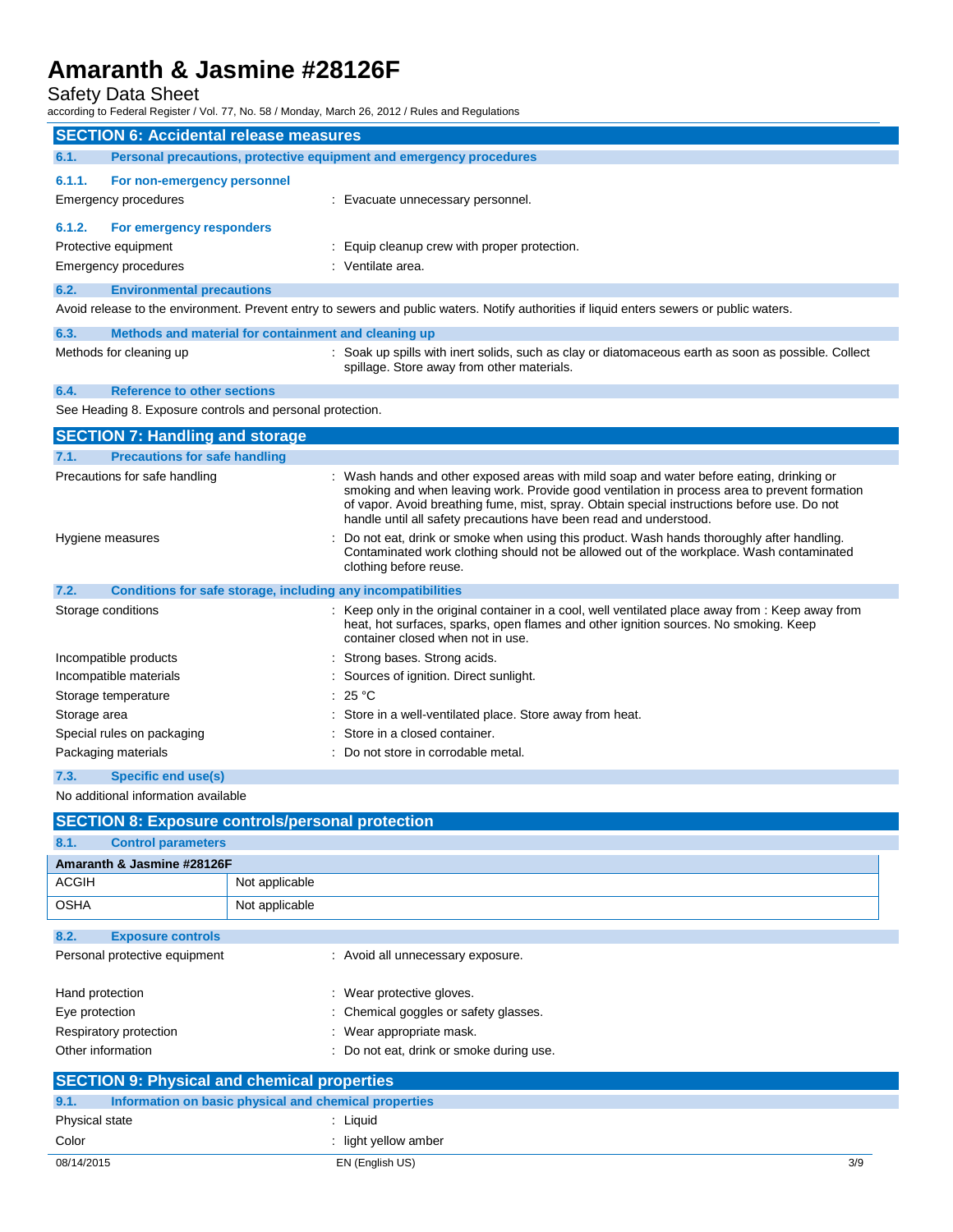### Safety Data Sheet

according to Federal Register / Vol. 77, No. 58 / Monday, March 26, 2012 / Rules and Regulations

| Odor                                        | Floral            |
|---------------------------------------------|-------------------|
| Odor threshold                              | No data available |
| рH                                          | No data available |
| Relative evaporation rate (butyl acetate=1) | No data available |
| Melting point                               | No data available |
| Freezing point                              | No data available |
| Boiling point                               | No data available |
| Flash point                                 | >93.3 °C          |
| Auto-ignition temperature                   | No data available |
| Decomposition temperature                   | No data available |
| Flammability (solid, gas)                   | No data available |
| Vapor pressure                              | No data available |
| Relative vapor density at 20 °C             | No data available |
| Relative density                            | No data available |
| Solubility                                  | No data available |
| Log Pow                                     | No data available |
| Log Kow                                     | No data available |
| Viscosity, kinematic                        | No data available |
| Viscosity, dynamic                          | No data available |
| Explosive properties                        | No data available |
| Oxidizing properties                        | No data available |
| <b>Explosion limits</b>                     | No data available |
|                                             |                   |

#### **9.2. Other information**

No additional information available

|                  | <b>SECTION 10: Stability and reactivity</b>          |
|------------------|------------------------------------------------------|
| 10.1.            | <b>Reactivity</b>                                    |
|                  | No additional information available                  |
| 10.2.            | <b>Chemical stability</b>                            |
| Not established. |                                                      |
| 10.3.            | <b>Possibility of hazardous reactions</b>            |
| Not established. |                                                      |
| 10.4.            | <b>Conditions to avoid</b>                           |
|                  | Direct sunlight. Extremely high or low temperatures. |
| 10.5.            | <b>Incompatible materials</b>                        |
|                  | Strong acids. Strong bases.                          |
| 10.6.            | <b>Hazardous decomposition products</b>              |
|                  | fume. Carbon monoxide. Carbon dioxide.               |

# **SECTION 11: Toxicological information**

**11.1. Information on toxicological effects**

Acute toxicity **in the case of the Caucasian Constanting Caucasian** Coral: Harmful if swallowed.

| Amaranth & Jasmine #28126F        |                                                                  |
|-----------------------------------|------------------------------------------------------------------|
| ATE US (oral)                     | 680.722 mg/kg body weight                                        |
| Skin corrosion/irritation         | Not classified                                                   |
| Serious eye damage/irritation     | : Not classified                                                 |
| Respiratory or skin sensitization | May cause an allergic skin reaction.                             |
| Germ cell mutagenicity            | : Not classified                                                 |
|                                   | Based on available data, the classification criteria are not met |
| Carcinogenicity                   | Not classified                                                   |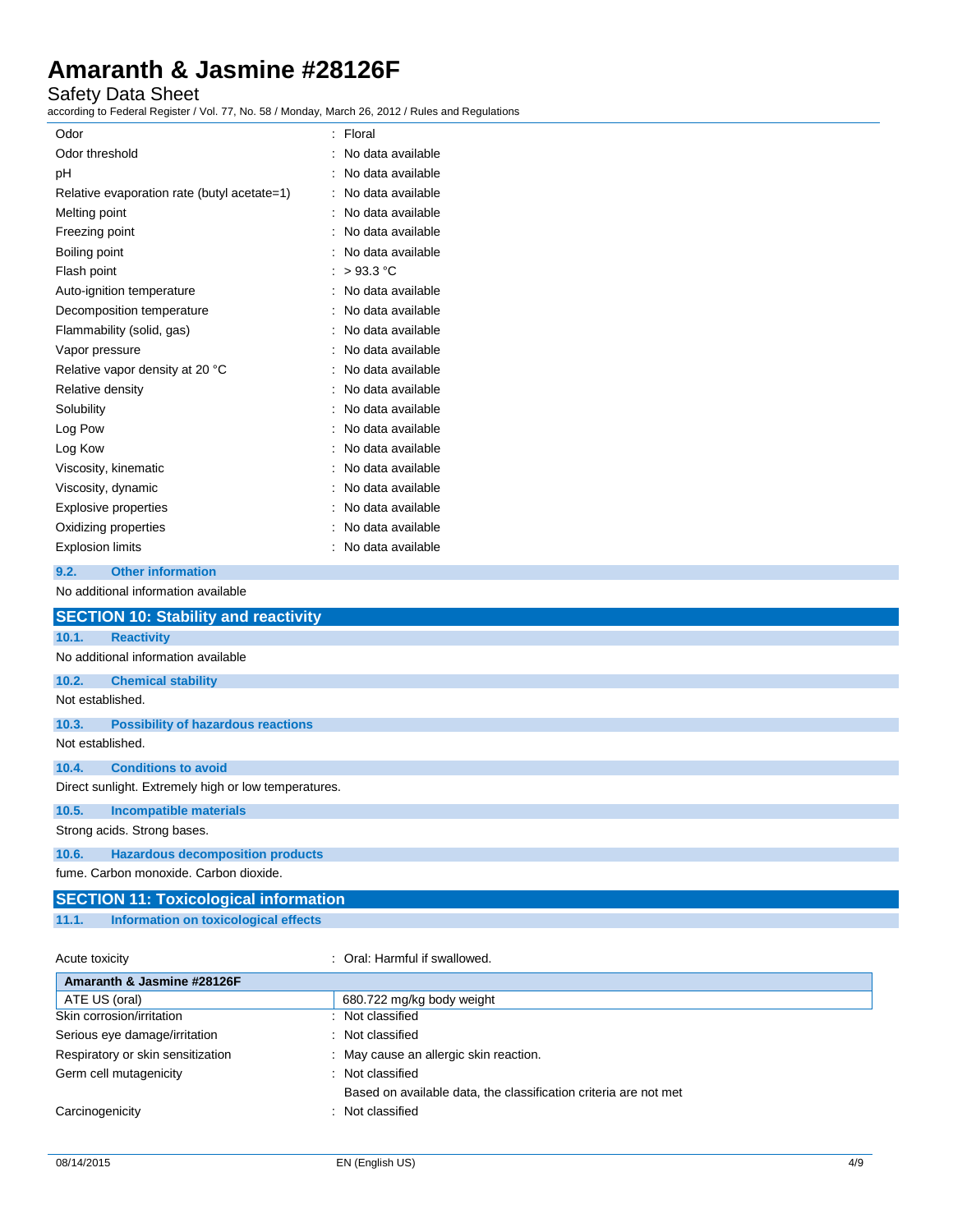## Safety Data Sheet

according to Federal Register / Vol. 77, No. 58 / Monday, March 26, 2012 / Rules and Regulations

| Amaranth & Jasmine #28126F                             |                                                                                                                                                                    |
|--------------------------------------------------------|--------------------------------------------------------------------------------------------------------------------------------------------------------------------|
| Reproductive toxicity                                  | : Not classified                                                                                                                                                   |
|                                                        | Based on available data, the classification criteria are not met                                                                                                   |
| Specific target organ toxicity (single exposure)       | : Not classified                                                                                                                                                   |
| Amaranth & Jasmine #28126F                             |                                                                                                                                                                    |
| Specific target organ toxicity (repeated<br>exposure)  | : Not classified                                                                                                                                                   |
| Aspiration hazard                                      | : Not classified                                                                                                                                                   |
| Potential Adverse human health effects and<br>symptoms | Based on available data, the classification criteria are not met. Harmful if swallowed.                                                                            |
| Symptoms/injuries after inhalation                     | : May cause an allergic skin reaction.                                                                                                                             |
| Symptoms/injuries after ingestion                      | : Swallowing a small quantity of this material will result in serious health hazard.                                                                               |
| <b>SECTION 12: Ecological information</b>              |                                                                                                                                                                    |
| 12.1.<br><b>Toxicity</b>                               |                                                                                                                                                                    |
| Ecology - water                                        | : Toxic to aquatic life with long lasting effects.                                                                                                                 |
| 12.2.<br><b>Persistence and degradability</b>          |                                                                                                                                                                    |
| Amaranth & Jasmine #28126F                             |                                                                                                                                                                    |
| Persistence and degradability                          | May cause long-term adverse effects in the environment. Not established.                                                                                           |
| 12.3.<br><b>Bioaccumulative potential</b>              |                                                                                                                                                                    |
| Amaranth & Jasmine #28126F                             |                                                                                                                                                                    |
| Bioaccumulative potential                              | Not established.                                                                                                                                                   |
| <b>Mobility in soil</b><br>12.4.                       |                                                                                                                                                                    |
| No additional information available                    |                                                                                                                                                                    |
| 12.5.<br><b>Other adverse effects</b>                  |                                                                                                                                                                    |
| Effect on ozone layer                                  |                                                                                                                                                                    |
| Effect on the global warming                           | : No known ecological damage caused by this product.                                                                                                               |
| Other information                                      | : Avoid release to the environment.                                                                                                                                |
| <b>SECTION 13: Disposal considerations</b>             |                                                                                                                                                                    |
| 13.1.<br><b>Waste treatment methods</b>                |                                                                                                                                                                    |
| Waste disposal recommendations                         | : Dispose in a safe manner in accordance with local/national regulations. Dispose of<br>contents/container in accordance with local/national laws and regulations. |
| Ecology - waste materials                              | Avoid release to the environment.                                                                                                                                  |
| <b>SECTION 14: Transport information</b>               |                                                                                                                                                                    |
| In accordance with DOT                                 |                                                                                                                                                                    |
| Not regulated for transport                            |                                                                                                                                                                    |
| <b>Additional information</b>                          |                                                                                                                                                                    |
| Other information                                      | : No supplementary information available.                                                                                                                          |
| <b>ADR</b>                                             |                                                                                                                                                                    |
| Transport document description                         | : UN 3082 ENVIRONMENTALLY HAZARDOUS SUBSTANCE, LIQUID, N.O.S., 9, III, (E)                                                                                         |
| Packing group (ADR)                                    | : III                                                                                                                                                              |
| Class (ADR)                                            | : 9 - Miscellaneous dangerous substances and articles                                                                                                              |
| Hazard identification number (Kemler No.)              | : 90                                                                                                                                                               |
| Classification code (ADR)                              | : M6                                                                                                                                                               |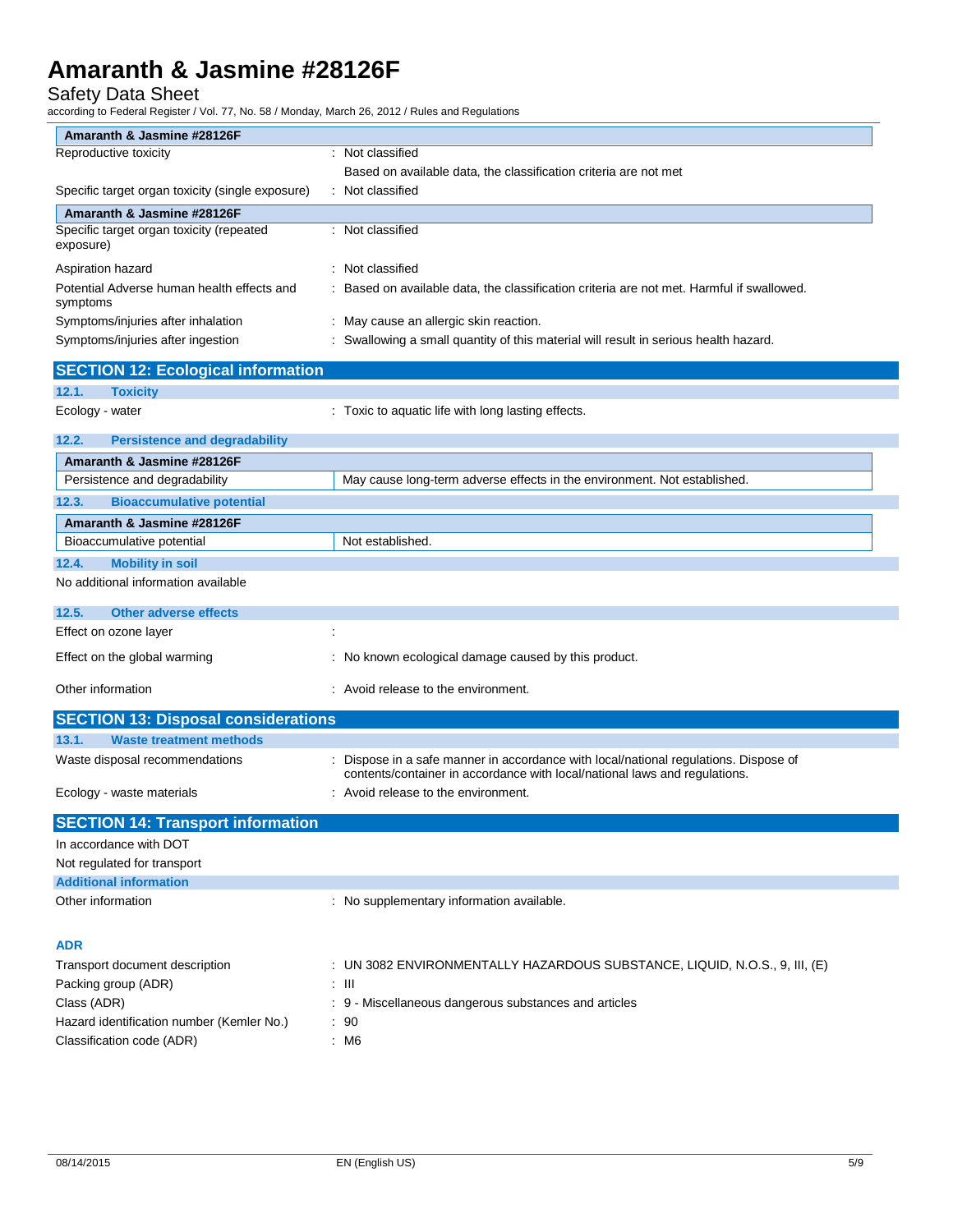Safety Data Sheet

according to Federal Register / Vol. 77, No. 58 / Monday, March 26, 2012 / Rules and Regulations

| Hazard labels (ADR)           | : 9 - Miscellaneous dangerous compounds               |
|-------------------------------|-------------------------------------------------------|
|                               |                                                       |
| Orange plates                 | 90<br>3082                                            |
| Tunnel restriction code (ADR) | $\therefore$ E                                        |
| LQ                            | : 51                                                  |
| Excepted quantities (ADR)     | $\therefore$ E1                                       |
| <b>Transport by sea</b>       |                                                       |
| UN-No. (IMDG)                 | : 3082                                                |
| Proper Shipping Name (IMDG)   | ENVIRONMENTALLY HAZARDOUS SUBSTANCE, LIQUID, N.O.S.   |
| Class (IMDG)                  | : 9 - Miscellaneous dangerous compounds               |
| Packing group (IMDG)          | : III - substances presenting low danger              |
| <b>Air transport</b>          |                                                       |
| UN-No. (IATA)                 | : 3082                                                |
| Proper Shipping Name (IATA)   | : Environmentally hazardous substance, liquid, n.o.s. |
| Class (IATA)                  | - Miscellaneous Dangerous Goods<br>: 9                |
| Packing group (IATA)          | : III - Minor Danger                                  |
|                               |                                                       |

### **SECTION 15: Regulatory information**

#### **15.1. US Federal regulations**

All components of this product are listed, or excluded from listing, on the United States Environmental Protection Agency Toxic Substances Control Act (TSCA) inventory.

This product or mixture does not contain a toxic chemical or chemicals in excess of the applicable de minimis concentration as specified in 40 CFR §372.38(a) subject to the reporting requirements of section 313 of Title III of the Superfund Amendments and Reauthorization Act of 1986 and 40 CFR Part 372.

#### **15.2. International regulations**

#### **CANADA**

| Benzyl acetate (140-11-4)                                                                                    |                                                                                                                          |  |
|--------------------------------------------------------------------------------------------------------------|--------------------------------------------------------------------------------------------------------------------------|--|
| Listed on the Canadian DSL (Domestic Sustances List)                                                         |                                                                                                                          |  |
| Phenylmethanol (100-51-6)                                                                                    |                                                                                                                          |  |
| Listed on the Canadian DSL (Domestic Sustances List)                                                         |                                                                                                                          |  |
| <b>WHMIS Classification</b>                                                                                  | Class B Division 3 - Combustible Liquid<br>Class D Division 2 Subdivision B - Toxic material causing other toxic effects |  |
| 3,7-Dimethyl-1,6-nonadien-3-ol (10339-55-6)                                                                  |                                                                                                                          |  |
| Listed on the Canadian DSL (Domestic Sustances List)                                                         |                                                                                                                          |  |
| <b>Geraniol (106-24-1)</b>                                                                                   |                                                                                                                          |  |
| Listed on the Canadian DSL (Domestic Sustances List)                                                         |                                                                                                                          |  |
| Hexyl cinnamic aldehyde (101-86-0)                                                                           |                                                                                                                          |  |
| Listed on the Canadian DSL (Domestic Sustances List)                                                         |                                                                                                                          |  |
| Linalool (78-70-6)                                                                                           |                                                                                                                          |  |
| Listed on the Canadian DSL (Domestic Sustances List)                                                         |                                                                                                                          |  |
| Benzyl benzoate (120-51-4)                                                                                   |                                                                                                                          |  |
| Listed on the Canadian DSL (Domestic Sustances List)                                                         |                                                                                                                          |  |
| <b>WHMIS Classification</b><br>Class D Division 2 Subdivision B - Toxic material causing other toxic effects |                                                                                                                          |  |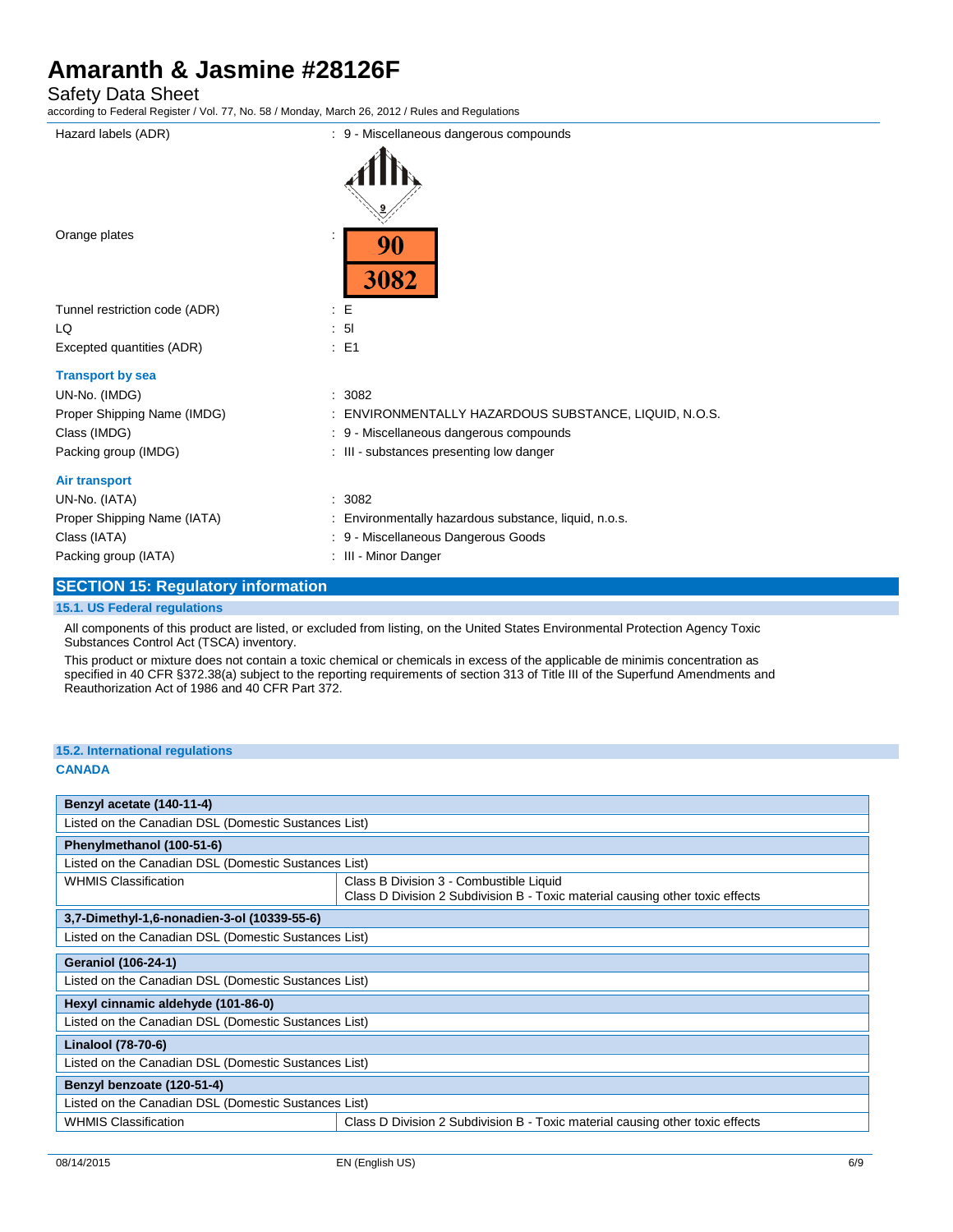#### Safety Data Sheet

according to Federal Register / Vol. 77, No. 58 / Monday, March 26, 2012 / Rules and Regulations

#### **EU-Regulations**

### **Benzyl acetate (140-11-4)**

| <b>PUILVIUVUUUV (170 1177)</b>                                                                     |
|----------------------------------------------------------------------------------------------------|
| Listed on the EEC inventory EINECS (European Inventory of Existing Commercial Chemical Substances) |
| Phenylmethanol (100-51-6)                                                                          |
| Listed on the EEC inventory EINECS (European Inventory of Existing Commercial Chemical Substances) |
| 3,7-Dimethyl-1,6-nonadien-3-ol (10339-55-6)                                                        |
| Listed on the EEC inventory EINECS (European Inventory of Existing Commercial Chemical Substances) |
| <b>Geraniol (106-24-1)</b>                                                                         |
| Listed on the EEC inventory EINECS (European Inventory of Existing Commercial Chemical Substances) |
| Hexyl cinnamic aldehyde (101-86-0)                                                                 |
| Listed on the EEC inventory EINECS (European Inventory of Existing Commercial Chemical Substances) |
| Linalool (78-70-6)                                                                                 |
| Listed on the EEC inventory EINECS (European Inventory of Existing Commercial Chemical Substances) |
| Benzyl benzoate (120-51-4)                                                                         |
| Listed on the EEC inventory EINECS (European Inventory of Existing Commercial Chemical Substances) |

**Classification according to Regulation (EC) No. 1272/2008 [CLP]**

Acute Tox. 4 (Oral) H302<br>Skin Sens. 1 H317 Skin Sens. 1 Aquatic Chronic 2 H411 Full text of classification categories and H statements : see section 16

#### **Classification according to Directive 67/548/EEC [DSD] or 1999/45/EC [DPD]**

**15.2.2. National regulations**

### **Benzyl acetate (140-11-4)**

| Listed on the AICS (Australian Inventory of Chemical Substances)<br>Listed on IECSC (Inventory of Existing Chemical Substances Produced or Imported in China)<br>Listed on the Japanese ENCS (Existing & New Chemical Substances) inventory<br>Listed on the Korean ECL (Existing Chemicals List)<br>Listed on NZIoC (New Zealand Inventory of Chemicals)<br>Listed on PICCS (Philippines Inventory of Chemicals and Chemical Substances)<br>Japanese Pollutant Release and Transfer Register Law (PRTR Law)<br>Listed on INSQ (Mexican national Inventory of Chemical Substances)<br>Listed on Turkish inventory of chemical |
|-------------------------------------------------------------------------------------------------------------------------------------------------------------------------------------------------------------------------------------------------------------------------------------------------------------------------------------------------------------------------------------------------------------------------------------------------------------------------------------------------------------------------------------------------------------------------------------------------------------------------------|
| Phenylmethanol (100-51-6)                                                                                                                                                                                                                                                                                                                                                                                                                                                                                                                                                                                                     |
| Listed on the AICS (Australian Inventory of Chemical Substances)<br>Listed on IECSC (Inventory of Existing Chemical Substances Produced or Imported in China)<br>Listed on the Japanese ENCS (Existing & New Chemical Substances) inventory<br>Listed on the Korean ECL (Existing Chemicals List)<br>Listed on NZIoC (New Zealand Inventory of Chemicals)<br>Listed on PICCS (Philippines Inventory of Chemicals and Chemical Substances)<br>Listed on the Canadian IDL (Ingredient Disclosure List)<br>Listed on INSQ (Mexican national Inventory of Chemical Substances)<br>Listed on Turkish inventory of chemical         |
| 3,7-Dimethyl-1,6-nonadien-3-ol (10339-55-6)                                                                                                                                                                                                                                                                                                                                                                                                                                                                                                                                                                                   |
| Listed on the AICS (Australian Inventory of Chemical Substances)<br>Listed on IECSC (Inventory of Existing Chemical Substances Produced or Imported in China)<br>Listed on the Japanese ENCS (Existing & New Chemical Substances) inventory<br>Listed on the Korean ECL (Existing Chemicals List)<br>Listed on NZIoC (New Zealand Inventory of Chemicals)<br>Listed on PICCS (Philippines Inventory of Chemicals and Chemical Substances)<br>Listed on INSQ (Mexican national Inventory of Chemical Substances)<br>Listed on Turkish inventory of chemical                                                                    |
| <b>Geraniol (106-24-1)</b>                                                                                                                                                                                                                                                                                                                                                                                                                                                                                                                                                                                                    |
| Listed on the AICS (Australian Inventory of Chemical Substances)                                                                                                                                                                                                                                                                                                                                                                                                                                                                                                                                                              |

Listed on IECSC (Inventory of Existing Chemical Substances Produced or Imported in China)

Listed on the Japanese ENCS (Existing & New Chemical Substances) inventory

Listed on the Korean ECL (Existing Chemicals List)

Listed on NZIoC (New Zealand Inventory of Chemicals)

Listed on PICCS (Philippines Inventory of Chemicals and Chemical Substances)

Listed on INSQ (Mexican national Inventory of Chemical Substances)

Listed on Turkish inventory of chemical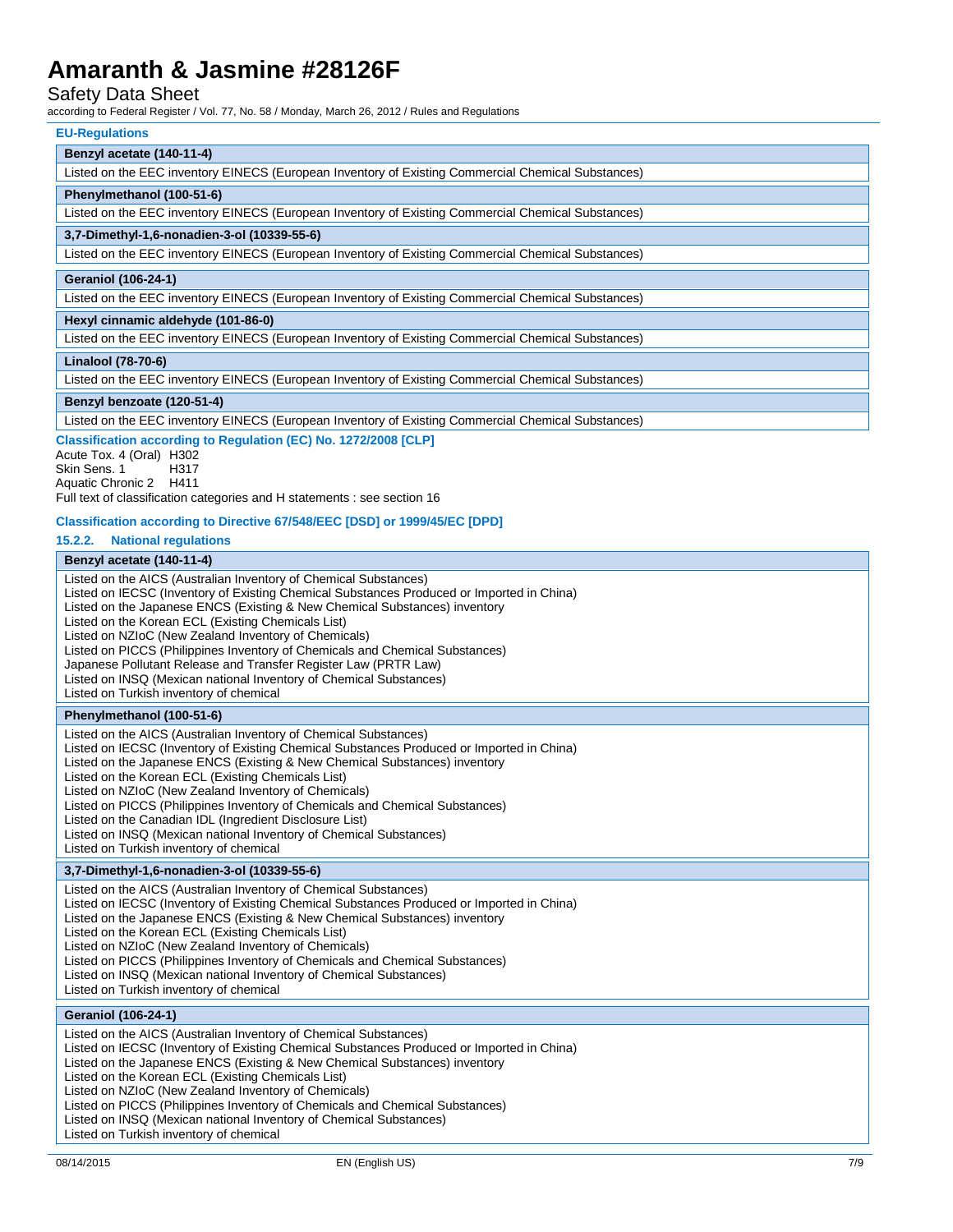# Safety Data Sheet

according to Federal Register / Vol. 77, No. 58 / Monday, March 26, 2012 / Rules and Regulations

| Hexyl cinnamic aldehyde (101-86-0)                                                                                                                                                                                                                                                                                                                                                                                                                                                                                                                                                                                           |
|------------------------------------------------------------------------------------------------------------------------------------------------------------------------------------------------------------------------------------------------------------------------------------------------------------------------------------------------------------------------------------------------------------------------------------------------------------------------------------------------------------------------------------------------------------------------------------------------------------------------------|
| Listed on the AICS (Australian Inventory of Chemical Substances)<br>Listed on IECSC (Inventory of Existing Chemical Substances Produced or Imported in China)<br>Listed on the Japanese ENCS (Existing & New Chemical Substances) inventory<br>Listed on the Korean ECL (Existing Chemicals List)<br>Listed on NZIoC (New Zealand Inventory of Chemicals)<br>Listed on PICCS (Philippines Inventory of Chemicals and Chemical Substances)<br>Listed on Turkish inventory of chemical                                                                                                                                         |
| Linalool (78-70-6)                                                                                                                                                                                                                                                                                                                                                                                                                                                                                                                                                                                                           |
| Listed on the AICS (Australian Inventory of Chemical Substances)<br>Listed on IECSC (Inventory of Existing Chemical Substances Produced or Imported in China)<br>Listed on the Japanese ENCS (Existing & New Chemical Substances) inventory<br>Listed on the Korean ECL (Existing Chemicals List)<br>Listed on NZIoC (New Zealand Inventory of Chemicals)<br>Listed on PICCS (Philippines Inventory of Chemicals and Chemical Substances)<br>Listed on INSQ (Mexican national Inventory of Chemical Substances)<br>Listed on Turkish inventory of chemical                                                                   |
| Benzyl benzoate (120-51-4)                                                                                                                                                                                                                                                                                                                                                                                                                                                                                                                                                                                                   |
| Listed on the AICS (Australian Inventory of Chemical Substances)<br>Listed on IECSC (Inventory of Existing Chemical Substances Produced or Imported in China)<br>Listed on the Japanese ENCS (Existing & New Chemical Substances) inventory<br>Listed on the Japanese ISHL (Industrial Safety and Health Law)<br>Listed on the Korean ECL (Existing Chemicals List)<br>Listed on NZIoC (New Zealand Inventory of Chemicals)<br>Listed on PICCS (Philippines Inventory of Chemicals and Chemical Substances)<br>Listed on INSQ (Mexican national Inventory of Chemical Substances)<br>Listed on Turkish inventory of chemical |

#### **15.3. US State regulations**

California Proposition 65 - This product does not contain any substances known to the state of California to cause cancer and/or reproductive harm

**Benzyl acetate (140-11-4)**

U.S. - New Jersey - Right to Know Hazardous Substance List

### **Phenylmethanol (100-51-6)**

U.S. - Massachusetts - Right To Know List

U.S. - Pennsylvania - RTK (Right to Know) List

#### **SECTION 16: Other information**

Other information : None.